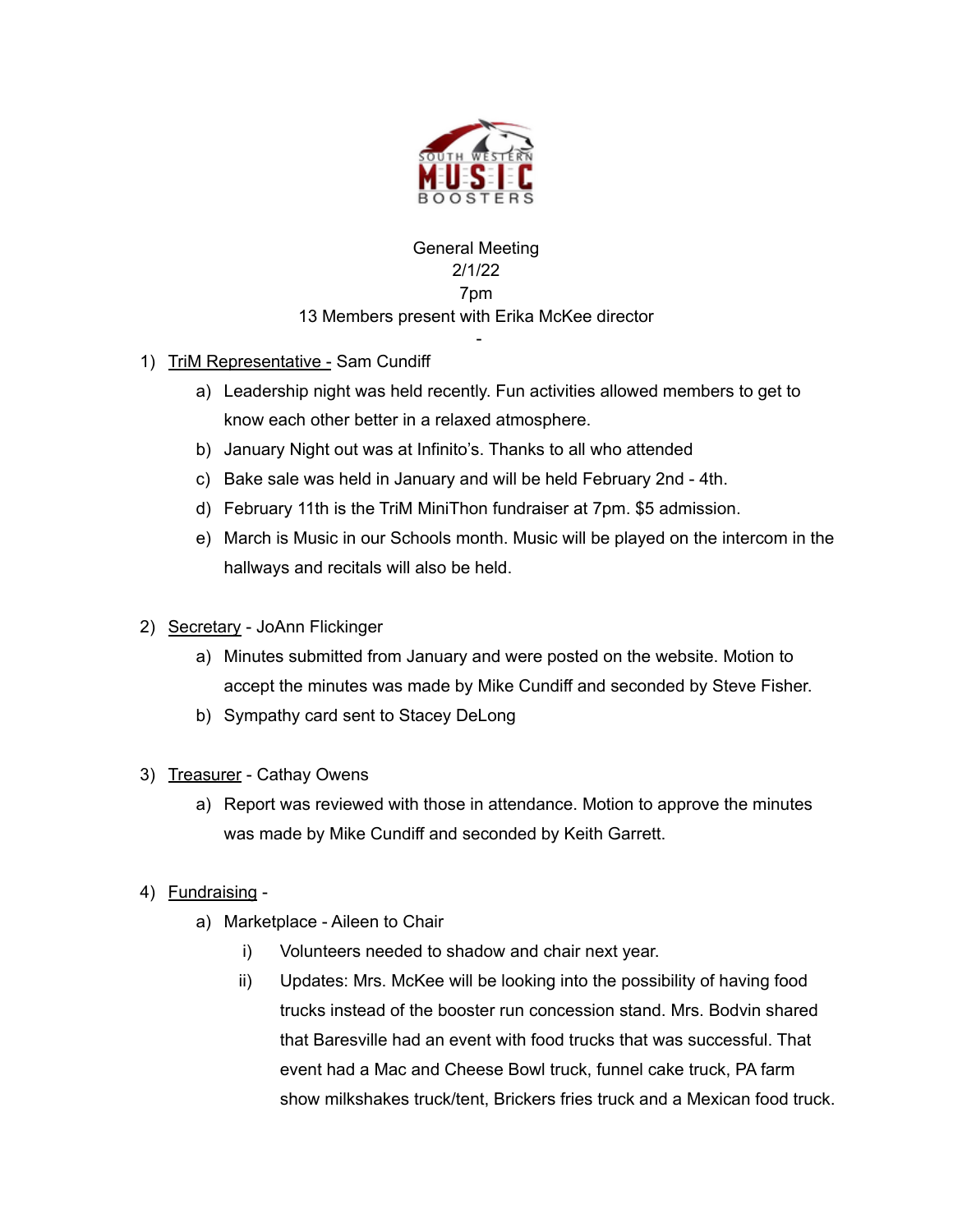- b) Chicken BBQ Beth to Chair with JoAnn's help
	- i) Update: BBQ has been scheduled with Miller's BBQ. Prices will be determined mid-February.
	- ii) Additional help will be needed the day of the event. A sign up sheet will be available at the March booster meeting.
- c) Maple donut sale 50 dozen donuts and 25 gift cards were purchased. This is a significant decrease over the Krispy Kreme donut sale.
- d) R+K Sub sale will begin tonight. Orders are due 2/17/22 with sub delivery on 3/2/22 between 3:30 - 5:30. Please pick subs up as soon as possible after school lets out.
- 5) Music Trip
	- a) Remaining balance due February 4th. Checks should be made out to Tri M.
	- b) Mandatory Meeting on March 22nd at 7-9pm At least 1 parent/guardian must be present with each student attending the trip. Chaperones should also be present.
- 6) Marching Band
	- a) Still looking into Championship jackets. Mr Kirsh has sample jackets for the students to try on for correct sizing. Any parent who wishes to purchase one of these jackets can also try them on by contacting Mr.Kirsch. Thank you for your patience!
- 7) Music Students
	- a) Pit Orchestra rehearsal Tuesdays and Thursdays 3:30-5pm
	- b) Jazz Band rehearsal Thursdays 6:30pm-9pm
- 8) Board Positions
	- a) A few positions will become available, please consider joining the board!
	- b) Thank you to those who have already voiced interest in running for the board. We welcome your ideas as we continue to grow and support the music department.